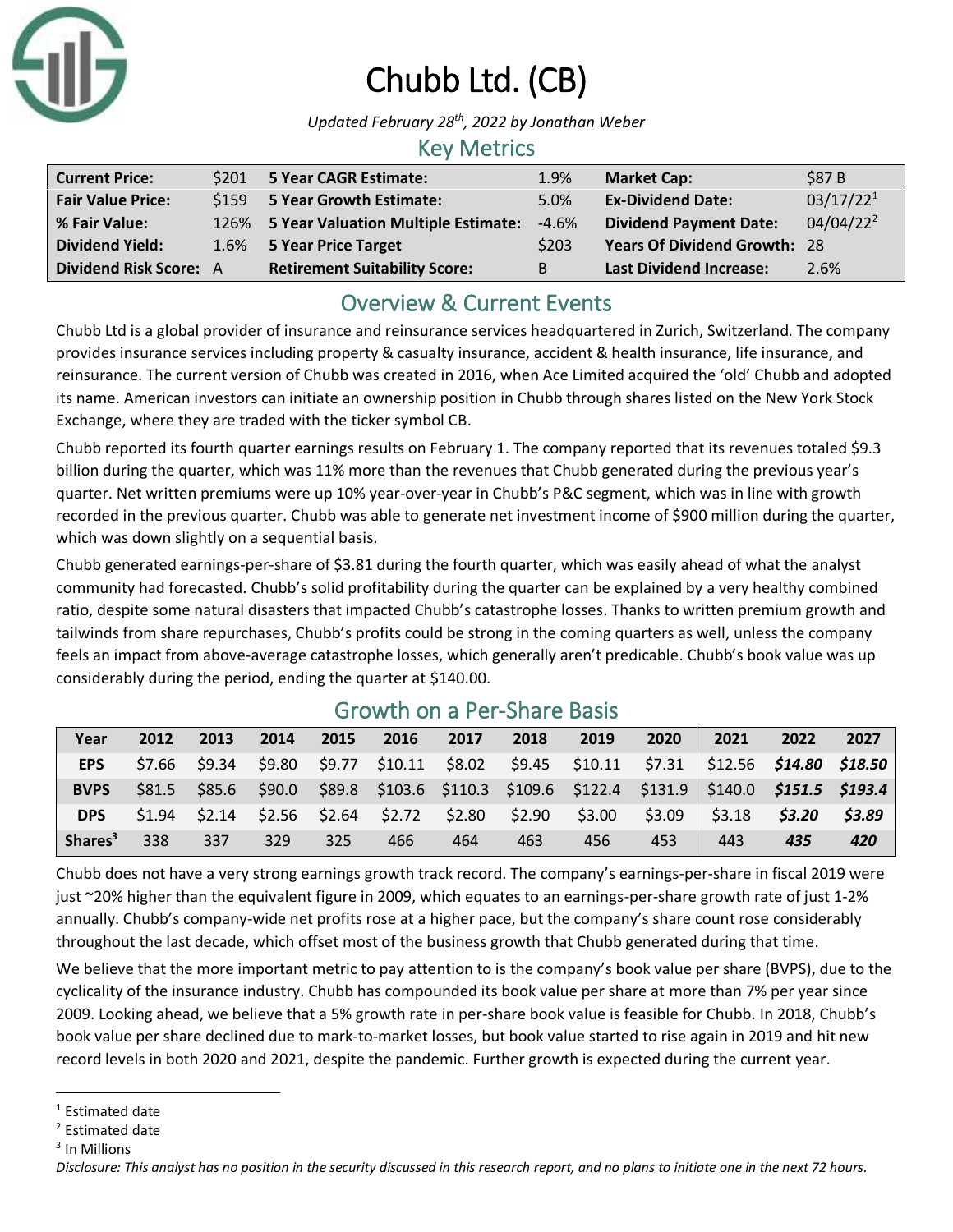

# Chubb Ltd. (CB)

*Updated February 28th, 2022 by Jonathan Weber*

#### Valuation Analysis

| Year                | 2012    | 2013    | 2014 | 2015    | 2016                          | 2017 | 2018 | 2019 | 2020    | 2021               | <b>Now</b> | 2027 |
|---------------------|---------|---------|------|---------|-------------------------------|------|------|------|---------|--------------------|------------|------|
| Avg. $P/E$          | 9.5 9.8 |         |      |         | 10.6 11.2 12.2 17.7 13.7 15.4 |      |      |      | 15.4    | $\sim$ 15.3 $\sim$ | 13.6       | 11.0 |
| $Avg.P/B$ 0.92 1.07 |         |         |      |         |                               |      |      |      |         | $\sim$ 1.37 $\sim$ | 1.33       | 1.05 |
| Avg. Yld.           | 2.6%    | $2.3\%$ | 2.5% | $2.4\%$ | 2.2%                          | 2.0% | 2.3% | 1.9% | $2.0\%$ | 1.7%               | 1.6%       | 1.9% |

Chubb's shares have become less expensive between 2017 and 2020 on a price-to-book basis, but they rallied considerably in 2021. Chubb's share price is now well above pre-crisis levels, and Chubb's price-to-book multiple has risen to more than 1.3, which we deem relatively expensive. We think that multiple compression will result in total return headwinds for Chubb going forward.

### Safety, Quality, Competitive Advantage, & Recession Resiliency

| Year                                                                           | 2012 2013 2014 2015 2016 2017 2018 2019 2020 2021 2022 2027 |  |  |  |  |  |
|--------------------------------------------------------------------------------|-------------------------------------------------------------|--|--|--|--|--|
| Payout 25.3% 22.9% 26.1% 27.0% 26.9% 34.9% 30.7% 29.7% 42.3% 25.3% 21.1% 20.1% |                                                             |  |  |  |  |  |

Chubb's profits can vary from year to year, depending on the catastrophe losses and the performance of Chubb's investments during that individual year. The company nevertheless was easily able to cover its dividend payments with its net profits during each year of the last decade. The dividend payout ratio, which is only about 20% based on our estimates for fiscal 2021, leaves a lot of room for future dividend increases.

Chubb remained highly profitable during the last financial crisis, unlike many other financial companies. The company also had a relatively stable, non-volatile stock price in the past. Chubb thus may appeal to risk-averse investors who want to avoid dividend cuts and minimize the price volatility of their investment portfolios. Chubb's size and scale grew considerably thanks to the combination with ACE in 2016, which provides for scale advantages over smaller competitors.

## Final Thoughts & Recommendation

Chubb has not delivered a lot of consistent earnings growth in the past, but the company managed to grow its book value reliably, even during the Great Recession. Chubb is a lower-risk stock, and the company was able to weather the current coronavirus crisis without a lot of harm – in fact, book value rose to a new record level in 2020 and 2021. Shares thus appeal to income investors looking for a reduced-risk investment. The total return outlook is not compelling, however, which is why we rate Chubb's stock a sell at the current price.



## Total Return Breakdown by Year

### [Click here to rate and review this research report. Your feedback is important to us.](https://suredividend.typeform.com/to/ScKeFu)

*Disclosure: This analyst has no position in the security discussed in this research report, and no plans to initiate one in the next 72 hours.*